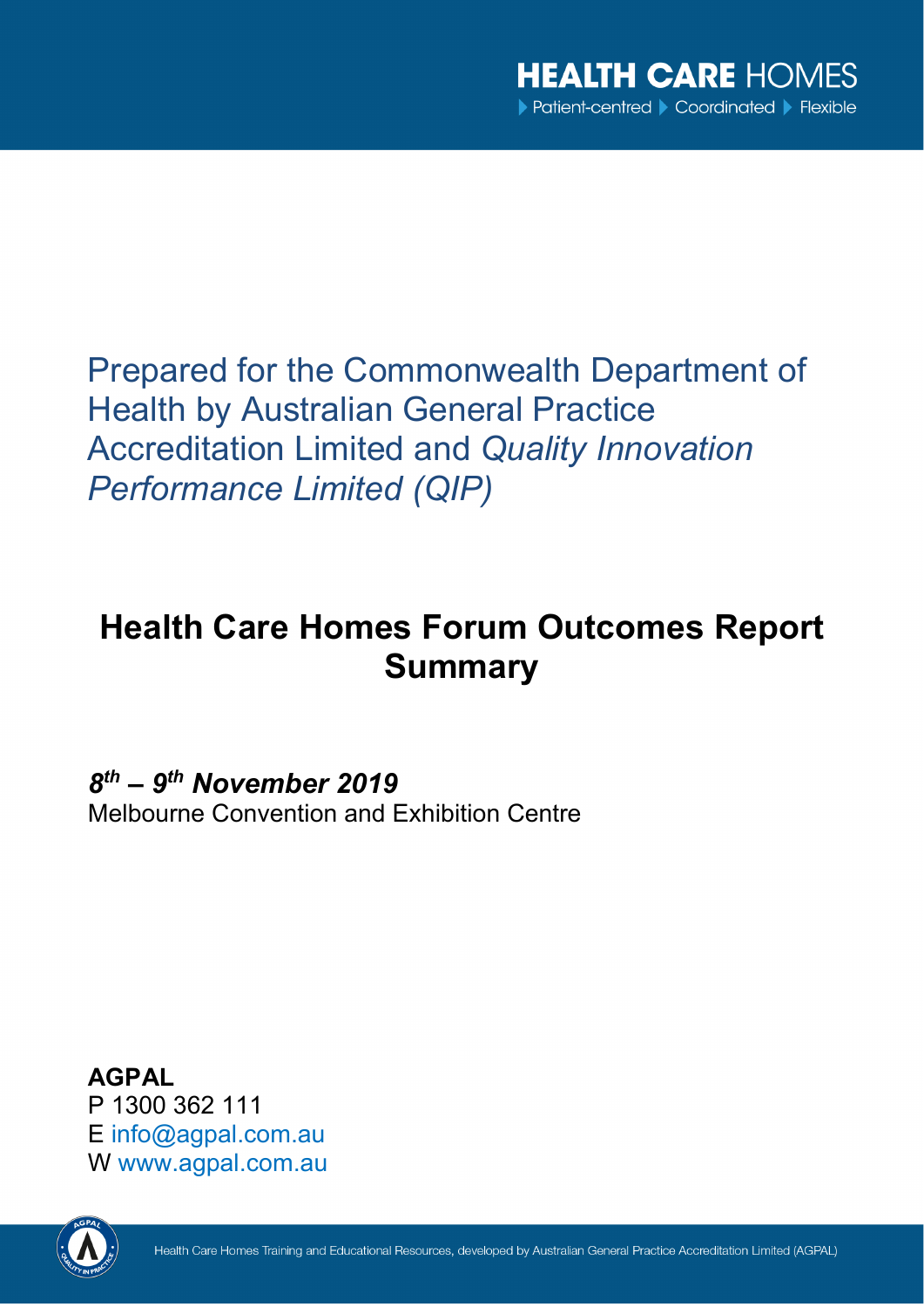## Executive Summary

The HCH Forum, November 2019, provided an opportunity for all Primary Health Networks (PHNs) and the HCH involved in the implementation of the HCH Program to reflect on activities to date, identify successes and areas for improvement and consider next steps in the journey to continue person-centred and team-based care.

The Forum was well attended by 241 participants including representatives from participating practices and:

- GPs, PNs, practice managers from 91 of the 125 participating HCH
- Representatives from the 10 PHN regions involved in the implementation of the HCH program
- HCH Clinical Champions and members of the PAC
- Australian Primary Health Care Nurses Association, Royal Australian College of General Practitioners, Australia Association of Practice Management, Consumers Health Forum of Australia and the Aboriginal Medical Services Alliance Northern Territory (AMSANT)
- Australian General Practice Accreditation Limited (AGPAL) training team
- Health Policy Analysis (HPA) HCH Program Evaluation team
- The Department of Health, Primary Care Reform and Palliative Care Branch.

The Forum provided an opportunity for participants to learn from the HCH Clinical Champions, each other and invited speakers through a tailored program encompassing:

- Deep dives into key aspects of the HCH model and the Model for Improvement, skills and leadership development including for example: the development of a shared understanding of what it means to be a Health Care Home; ideas and processes for person-centred shared care planning; successes from across Australia; data, evidence and funding; team-based care and group interventions; leadership and change management; data driven improvement; emerging roles and empowering staff; utilising Nurses to the top of scope
- An overview of evaluation themes and an opportunity to inform the development of the next phase of the HCH Program Evaluation
- Keynote addresses covering topics including: the importance of shared purpose; person-centred care; lessons learned; training, education, tools and resources; Indigenous and rural health; the future of primary health care (PHC) in Australia and the work of the Primary Health Care Reform Group, and; the Department of Health's commitment to the HCH Program.
- Dr Ali Walker, motivational guest speaker on the benefits of authentic and distributed leadership and the need to harness personality and commitment.

All participants reported benefiting from the opportunity to network, share issues and challenges, strategies and solutions, noting this was the first time the HCH Community of Practice had been brought together. HCH Clinical Champions were available across the duration of the Forum to respond to participant queries. Given the evidence base behind the HCH training material, this content informed many of the keynote presentations and collaborative workshops.

The presentations, learnings, discussions and outcomes of each session, together with key recommendations were captured across the duration of the Forum.

Emergent themes reflected both the successes and challenges of service transformation and the development and integration of the HCH model. These encompassed:

**Person-Centred Care** – This theme was embedded throughout every session with an emphasis on personalised care, coordinated care, patient enablement and care delivery founded on dignity, mutual respect and compassion.

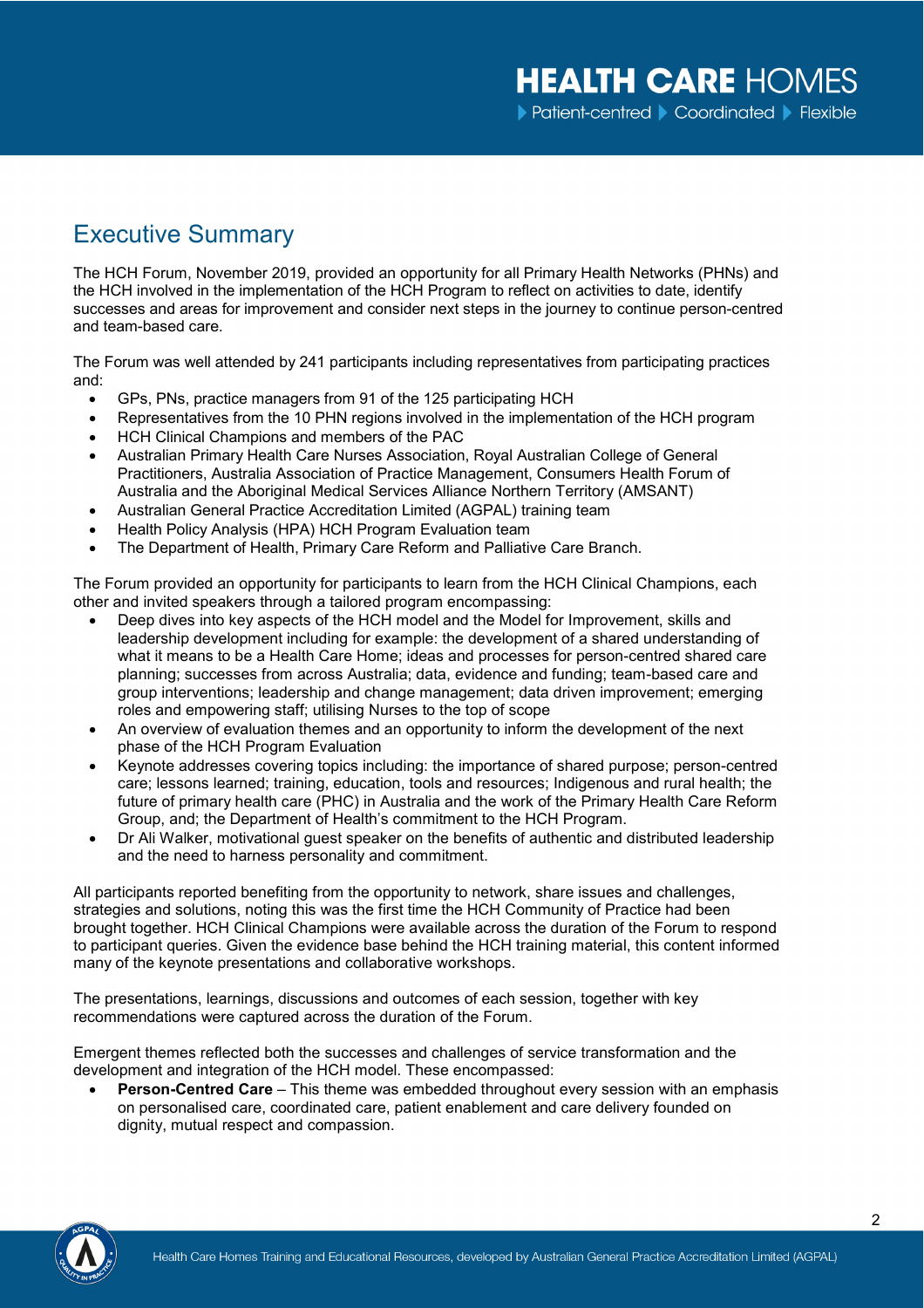- **Primary Benefit of the HCH Program**  Whilst many of the themes below highlight the benefits of the HCH model, the primary benefit of the HCH Program from the perspective of participants was that the bundled payment model allows HCH practices more flexibility in their staffing profiles (e.g. they can employ clinical nurses, care coordinators, registrars, data collection officers and medical practice assistants). The bundled payment model therefore enables practices to refocus on the importance of team-based care, scope of practice and the redistribution of roles, responsibilities and tasks, employing staff to do what they were trained to do.
- **Team-Based Care**  The importance of a shared purpose and understanding guided by adaptive and distributed leadership, effective teamwork and communication was emphasised. Furthermore, the need for well-trained clinical and non-clinical staff with access to appropriate education and training opportunities was stressed. The opportunity to share the workload and work at the top of scope was welcomed and the emergence of new roles such as medical practice assistant and practice pharmacist were considered. The opportunity to extend the role of the medical receptionist was also explored.
- **Patient Activation and Enablement** The ability to spend an extended amount of quality time with patients who have chronic and complex illness was considered invaluable with the intent of keeping people well and out of hospital. The patient and health care team partnerships were considered central to the HCH model and the importance of shared decision making, patient advocacy, health literacy, self-management capability and confidence in self-care stressed. HCH practices felt that better use could be made of the Patient Activation Measure to better understand patients as individuals and their level of support needs.
- **Indigenous and Rural Health Perspective**  It was noted that Aboriginal Community Controlled Health Services (ACCHS) and Aboriginal Medical Services (AMS) already deliver team-based holistic and coordinated care for patients. The Australian primary care system can benefit from learnings from this model of care. Regarding the adoption of the HCH model, there had been significant variation in experiences ranging from those services that considered themselves "better off" under the bundled payment approach and those who considered themselves "worse off".
- **Innovation and Leadership**  Innovative and successful experiences of the HCH Program were shared through keynote addresses and breakout sessions, Vox Pops video vignettes and peer to peer conversations. Following the completion of patient enrolment, including the introduction of the bundled payment model and new technology, an opportunity now exists to enhance HCH learning and service transformation. HCH practices are well on the way to transforming the practice: carving out time to work "on the business" to enhance person-centred and team-based care.
- **The Continuous Learning Journey and the Future of Primary Care Learnings gleaned from** participation in the HCH Forum, keynote addresses from industry leaders, clinical champions and likeminded system innovators were considered invaluable. The ability to network with peers to share and reflect on different perspectives, successes and failures to strengthen HCH transformation at a practice level was commended along with the opportunity to learn about PHC of the future.
- **Learning and Supports** Although there are comprehensive training materials, including eleven online modules (with over 1,000 tools, resources and activities), developed and hosted by AGPAL through Australian Government funding, HCH practices perceived that they had limited capacity to undertake the training. Given the time and capacity devoted to the start-up and implementation of the HCH (e.g. HPOS, risk stratification, patient enrolment etc.), many practices have not optimised their use of the extensive resources that are readily available to them. Some participants from practices referred to their key barriers as being a 'lack of available time', 'being too busy setting up and enrolling patients' and the 'overwhelming amount of training.' Participants were reminded that the online learning was designed to be self-paced and

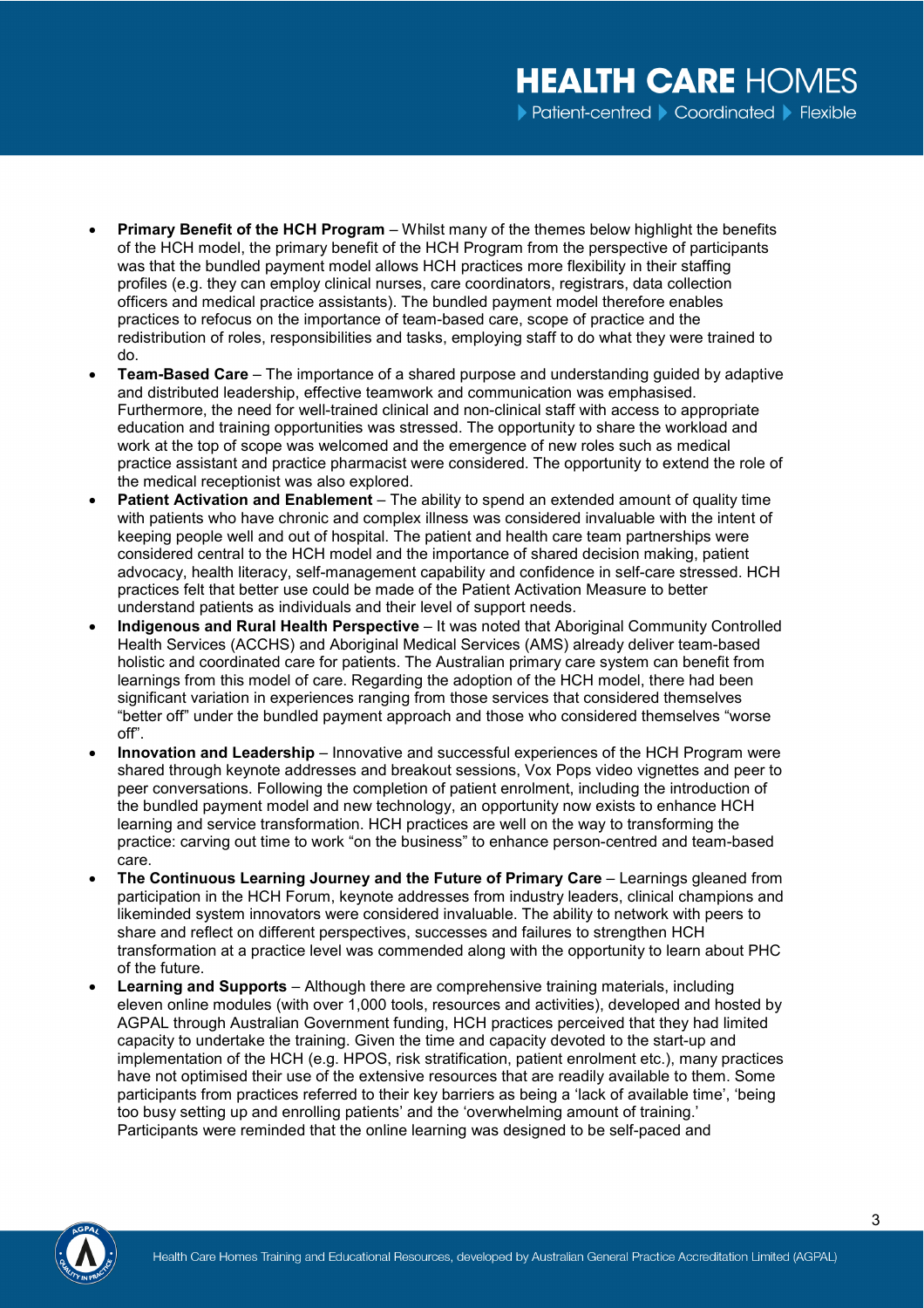progressively completed with the support of the PHN Practice Facilitators (PFs), in line with the action plans of HCH practices. The role of the PF for coaching and supporting HCH in their transformation journey through the effective use of the training material was considered critical to success. The high turnover of previous PFs had in part weakened relationships between HCH practices and PHNs. With a large number of new PFs it is now opportune to strengthen the role through learning, coaching and peer supports to better support HCH practices in their transformational journey**.**

• **Data and Evidence** – The collection of data to monitor for improvement is a key component of the HCH transformational journey, providing the opportunity to manage change and identify and document success. Fear of change can be reduced amongst health professionals by demonstrating the benefits of the HCH model through data and evidence that supports claims of better value health services and reflects the quadruple aim.

Key concerns identified during the HCH Forum include:

- Making changes in a busy general practice environment is challenging and takes time. Making transformational change, is even more challenging and requires sustained efforts, shared purpose and commitment, adaptive and distributed leadership.
- General practices are not fully aware of or engaged with quality improvement approaches or how to undertake systematic quality improvement in practice. (Note: Module 4 – Data driven improvement). There is a need to enhance the role of the PHN PF to educate, guide, coach and support HCH practices during their change processes and transformational journey using the comprehensive training material available.

A full copy of the HCH Forum Outcomes Report has been provided to all participants.

An evaluation of the HCH Forum also provided valuable insight into the experiences of attendees, as well as their learnings and plans moving forward for their continuing transformational journey.

The Forum was considered a huge success. Participants left the Forum enthused by their attendance with opportunities for improvement in their ongoing transformational journey and the ongoing implementation of the HCH model.

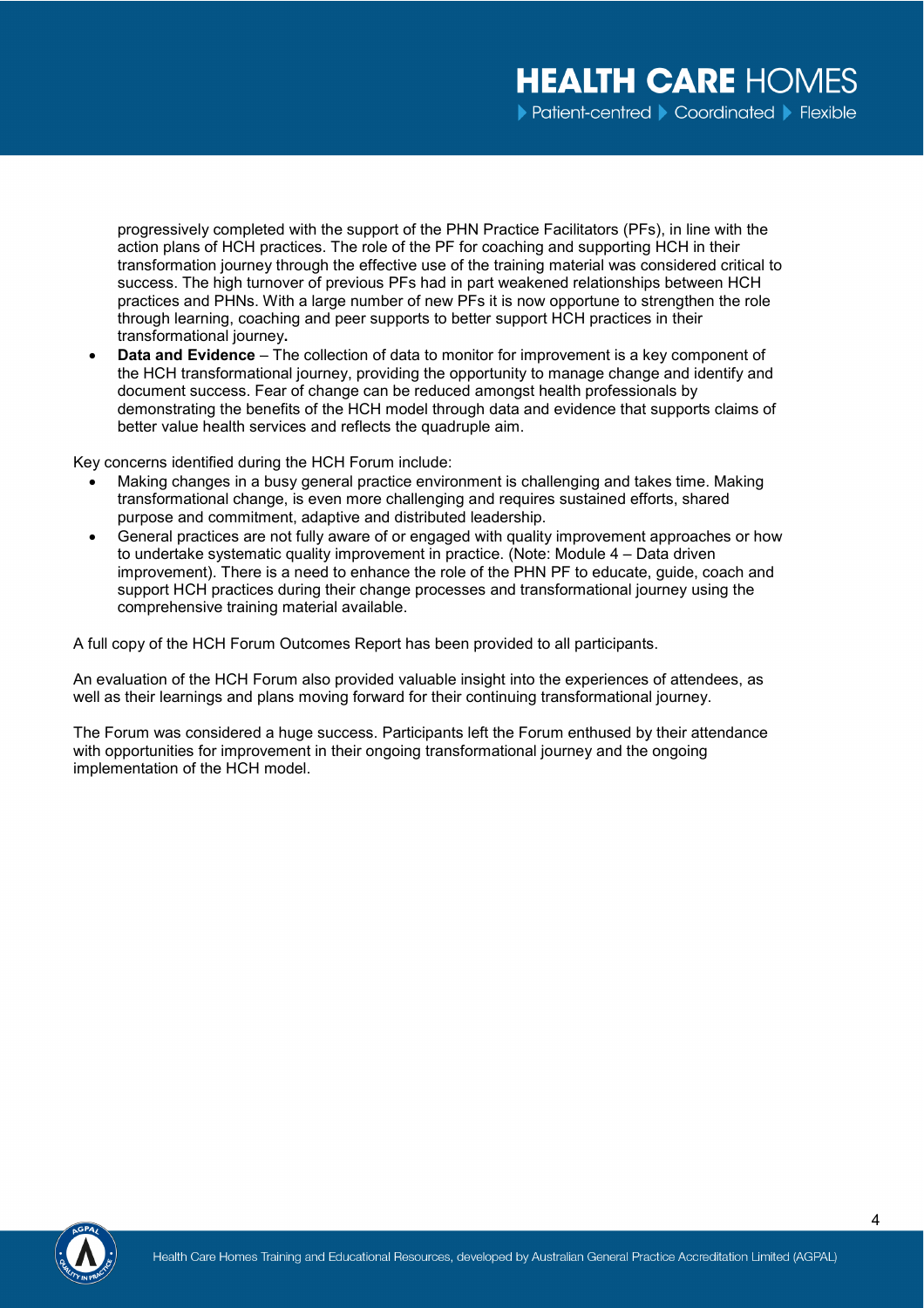## **Workshop Agenda**

| <b>Time</b>                          | <b>Room</b>                                                                                                                                                                                                                                                                                                                                                                                                                                                                                                                                      |                                                                                                                                                                                                                                                                                                                                                                                                                                                                                                                                        | <b>Facilitator(s)</b>                                                                                                                |                                                                                                                                                                       |     |  |  |  |
|--------------------------------------|--------------------------------------------------------------------------------------------------------------------------------------------------------------------------------------------------------------------------------------------------------------------------------------------------------------------------------------------------------------------------------------------------------------------------------------------------------------------------------------------------------------------------------------------------|----------------------------------------------------------------------------------------------------------------------------------------------------------------------------------------------------------------------------------------------------------------------------------------------------------------------------------------------------------------------------------------------------------------------------------------------------------------------------------------------------------------------------------------|--------------------------------------------------------------------------------------------------------------------------------------|-----------------------------------------------------------------------------------------------------------------------------------------------------------------------|-----|--|--|--|
| Day 1                                |                                                                                                                                                                                                                                                                                                                                                                                                                                                                                                                                                  |                                                                                                                                                                                                                                                                                                                                                                                                                                                                                                                                        |                                                                                                                                      |                                                                                                                                                                       |     |  |  |  |
| $8:30am -$<br>9:30am                 | Foyer / Terrace                                                                                                                                                                                                                                                                                                                                                                                                                                                                                                                                  | Registration / Arrival Tea & Coffee                                                                                                                                                                                                                                                                                                                                                                                                                                                                                                    |                                                                                                                                      |                                                                                                                                                                       | N/A |  |  |  |
| $9:30 -$<br>10:30am                  | Large<br>Conference<br>Room (LCR)                                                                                                                                                                                                                                                                                                                                                                                                                                                                                                                | Opening Speeches:<br><b>Welcome by MC (Dr Jammal)</b><br>Acknowledgement of Country<br>$\bullet$<br>Housekeeping<br>$\bullet$<br>Outline of Sessions / Activities<br>Introductions<br><b>Update by Department (Ms Riley)</b><br>HCH background/update<br>How we got to where we are today<br>$\bullet$<br>Expectations for the next 2 years<br>Keynote Speech 1 (Dr Dawda and Dr Jammal)<br>Towards a shared purpose for authentic<br>person-centred care<br>Patient-centred Care focus<br>$\bullet$<br><b>Creating Shared Purpose</b> | Dr Walid Jammal<br>Ms Louise Riley<br>Dr Paresh Dawda                                                                                |                                                                                                                                                                       |     |  |  |  |
| $10:30am -$<br>11:00am               | Foyer / Terrace                                                                                                                                                                                                                                                                                                                                                                                                                                                                                                                                  |                                                                                                                                                                                                                                                                                                                                                                                                                                                                                                                                        | N/A                                                                                                                                  |                                                                                                                                                                       |     |  |  |  |
| $11:00am -$                          |                                                                                                                                                                                                                                                                                                                                                                                                                                                                                                                                                  | Get it off your chest session                                                                                                                                                                                                                                                                                                                                                                                                                                                                                                          |                                                                                                                                      |                                                                                                                                                                       |     |  |  |  |
| 12:15pm                              | <b>Breakout Room 1 - GPs</b><br><b>Theme: The Continuous</b><br>Learning Journey<br>Facilitators: Paresh, Chris<br><b>Bollen and Jane Cooper</b>                                                                                                                                                                                                                                                                                                                                                                                                 |                                                                                                                                                                                                                                                                                                                                                                                                                                                                                                                                        | <b>Breakout Room 2 - Nurses</b><br>Theme: The Continuous<br>Learning Journey<br>Facilitators: Kristie, Tamara,<br>Jane B and Kylie F | <b>Breakout Room 3-</b><br><b>Practice Staff</b><br>Theme: The Continuous<br>Learning Journey<br><b>Facilitators: Madeline</b><br>Jammal, Tracey Johnson and<br>lan A |     |  |  |  |
|                                      | HCH are on the forefront of practice transformation. This session is designed to be an<br>inspirational showcase of the learning journey we are all still on. We will listen to the practices<br>and their patients about how they are transforming to a more patient-centred care model<br>through the challenges they have overcome or are still facing. We will build a shared<br>understanding of what it means to be a Health Care Home and wherever your practice is on<br>this journey we are all here to help and learn from each other. |                                                                                                                                                                                                                                                                                                                                                                                                                                                                                                                                        |                                                                                                                                      |                                                                                                                                                                       |     |  |  |  |
| $12:15$ pm $-$<br>1:30 <sub>pm</sub> | Foyer/ Terrace                                                                                                                                                                                                                                                                                                                                                                                                                                                                                                                                   |                                                                                                                                                                                                                                                                                                                                                                                                                                                                                                                                        | N/A                                                                                                                                  |                                                                                                                                                                       |     |  |  |  |

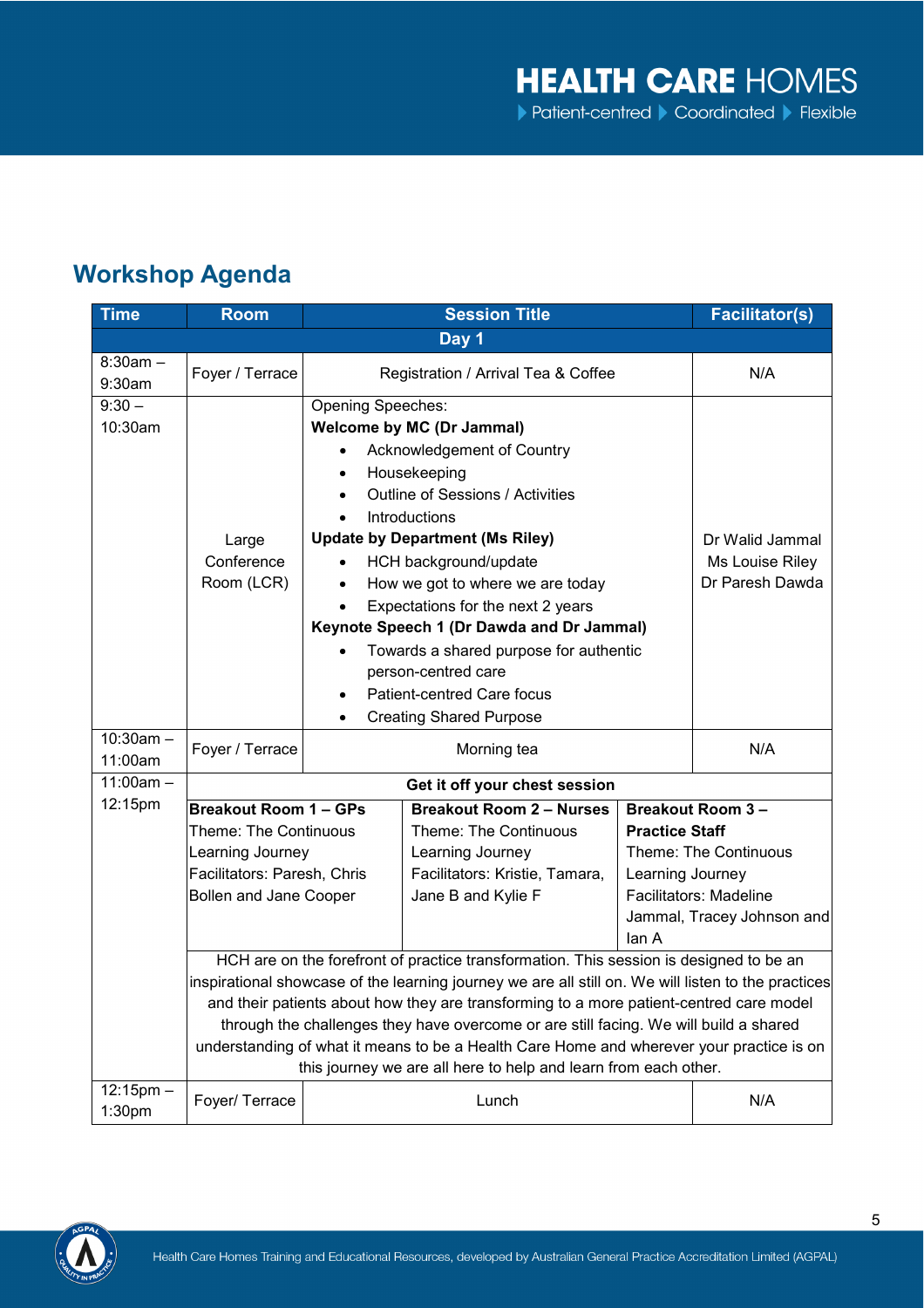| $1:30$ pm $-$           |                                | Keynote Speech 2                                                                                                                                              |                                                                                                          |                                                    |                                |  |  |
|-------------------------|--------------------------------|---------------------------------------------------------------------------------------------------------------------------------------------------------------|----------------------------------------------------------------------------------------------------------|----------------------------------------------------|--------------------------------|--|--|
| 2:30pm                  |                                |                                                                                                                                                               |                                                                                                          | Theme: HCH - Lessons learned - facilitated by Jane |                                |  |  |
|                         |                                |                                                                                                                                                               |                                                                                                          | Speakers:<br><b>HPA</b><br>1 <sub>1</sub>          |                                |  |  |
|                         | <b>LCR</b>                     | Cooper                                                                                                                                                        |                                                                                                          |                                                    |                                |  |  |
|                         |                                |                                                                                                                                                               | Following on from the previous workshop, HPA,                                                            |                                                    | <b>AGPAL</b><br>2 <sub>1</sub> |  |  |
|                         |                                |                                                                                                                                                               | AGPAL and CHF will outline what the key learnings<br>have been from implementation and education so far. |                                                    | <b>CHF</b><br>3.               |  |  |
|                         |                                |                                                                                                                                                               |                                                                                                          |                                                    |                                |  |  |
| $2:30$ pm $-$<br>3:00pm | Foyer/ terrace                 |                                                                                                                                                               | Afternoon Tea                                                                                            |                                                    | N/A                            |  |  |
| $3:00$ pm $-$           | <b>Breakout Room 1</b>         |                                                                                                                                                               | <b>Breakout Room 2</b>                                                                                   | <b>Breakout Room 3</b>                             |                                |  |  |
| 4:15pm                  | Theme: Patient-centred Care    |                                                                                                                                                               | Theme: Team-based Care                                                                                   |                                                    | Theme: Innovation and          |  |  |
|                         | <b>Title: Patient Reported</b> |                                                                                                                                                               | Title: Shared Care Planning                                                                              | Leadership                                         |                                |  |  |
|                         | <b>Measures</b>                |                                                                                                                                                               | Facilitators: Jane C, Paresh,                                                                            | Title: Proudest Achievements                       |                                |  |  |
|                         |                                |                                                                                                                                                               | Facilitators: Madeline Jammal, Kristie and Kylie F                                                       | in HCH                                             |                                |  |  |
|                         | <b>ACI and WentWest</b>        |                                                                                                                                                               | Description: to draw out ideas                                                                           | Facilitators: Tasmin, Adele,                       |                                |  |  |
|                         | Description: This workshop     |                                                                                                                                                               | and processes for patient-                                                                               | Diane and Wally                                    |                                |  |  |
|                         | aims to highlight the use of   |                                                                                                                                                               | centred shared care planning                                                                             |                                                    | Description: A Pecha Kucha     |  |  |
|                         | PRMs and how they can be       |                                                                                                                                                               | What is best practice                                                                                    | style workshop                                     |                                |  |  |
|                         | used to drive patient-centred  |                                                                                                                                                               | What does a real SCP look                                                                                |                                                    | One practice per PHN outlines  |  |  |
|                         | care.                          |                                                                                                                                                               | like?                                                                                                    |                                                    | their proudest achievement in  |  |  |
|                         |                                |                                                                                                                                                               | Skills required in doing SCPs.                                                                           |                                                    | HCH in 7 minutes followed by   |  |  |
|                         |                                |                                                                                                                                                               |                                                                                                          |                                                    | one question from audience.    |  |  |
| $4:15$ pm $-$           |                                |                                                                                                                                                               |                                                                                                          |                                                    |                                |  |  |
| 4:30pm                  | <b>LCR</b>                     | First Day Summary & Close                                                                                                                                     |                                                                                                          |                                                    | Ms Louise Riley                |  |  |
| $6:30$ pm $-$           |                                |                                                                                                                                                               |                                                                                                          |                                                    |                                |  |  |
| 9:00pm                  | <b>LCR</b>                     | Dinner                                                                                                                                                        |                                                                                                          |                                                    | Ali Walker PHD                 |  |  |
|                         |                                |                                                                                                                                                               |                                                                                                          |                                                    |                                |  |  |
|                         |                                |                                                                                                                                                               | Day 2                                                                                                    |                                                    |                                |  |  |
| $7:30am -$              |                                | <b>HPA Breakfast session</b>                                                                                                                                  |                                                                                                          |                                                    |                                |  |  |
| 8:30am                  |                                |                                                                                                                                                               | Your experience as a Health Care Home                                                                    |                                                    |                                |  |  |
|                         |                                | Health Policy Analysis, the evaluators, are running a<br>focus group to gather information about what you<br>have done as a Health Care Home and are planning |                                                                                                          |                                                    |                                |  |  |
|                         |                                |                                                                                                                                                               |                                                                                                          |                                                    |                                |  |  |
|                         |                                |                                                                                                                                                               |                                                                                                          |                                                    |                                |  |  |
|                         | <b>LCR</b>                     | to do, and the challenges that you've had along the                                                                                                           | <b>HPA</b>                                                                                               |                                                    |                                |  |  |
|                         |                                | way. The evaluators want to hear what has worked for                                                                                                          |                                                                                                          |                                                    |                                |  |  |
|                         |                                |                                                                                                                                                               | you, and where you still think you have a way to go.                                                     |                                                    |                                |  |  |
|                         |                                | The information that you share will be used towards                                                                                                           |                                                                                                          |                                                    |                                |  |  |
|                         |                                | the evaluation and recommendations for HCH for the                                                                                                            |                                                                                                          |                                                    |                                |  |  |
|                         |                                | future.                                                                                                                                                       |                                                                                                          |                                                    |                                |  |  |
| $8:30am -$              | Foyer/ Terrace                 |                                                                                                                                                               |                                                                                                          |                                                    | N/A                            |  |  |
| 8:45am                  |                                | Arrival Tea & Coffee                                                                                                                                          |                                                                                                          |                                                    |                                |  |  |
| $8:45am -$              | Keynote 3 with Q&A             |                                                                                                                                                               |                                                                                                          |                                                    |                                |  |  |
| 9:30am                  | <b>LCR</b>                     | Theme: Indigenous and Rural Health Perspective                                                                                                                |                                                                                                          |                                                    | Speakers:                      |  |  |
|                         |                                | How innovative ideas around team-based care can                                                                                                               |                                                                                                          |                                                    | Dr John Boffa<br>$1_{-}$       |  |  |
|                         |                                |                                                                                                                                                               | help in the rural and indigenous health context.                                                         |                                                    |                                |  |  |